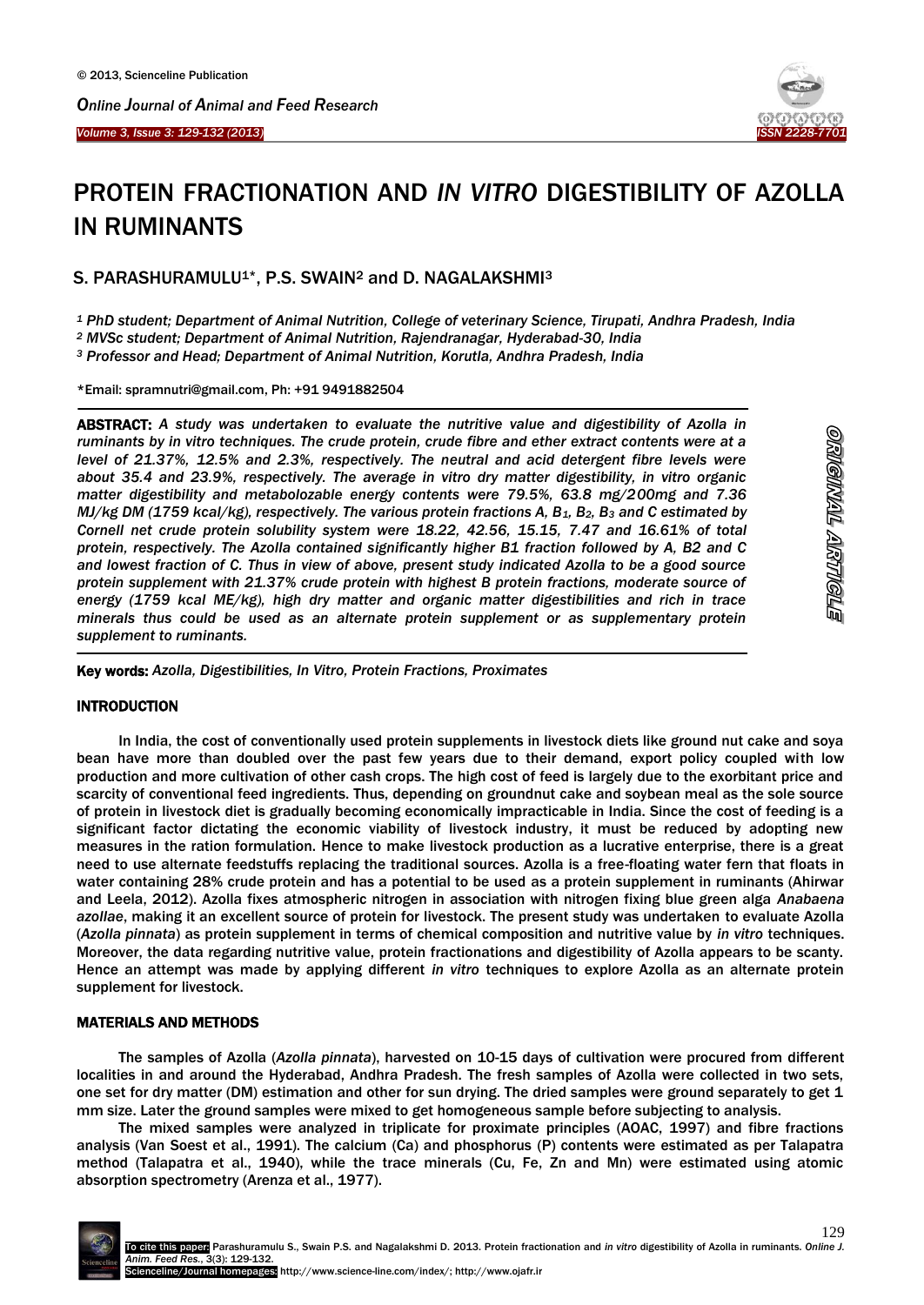The samples were screened for *in vitro* DM digestibility (IVDMD) (Goering and Van Soest 1970) and *in vitro* gas production techniques (Menke et al., 1979) using buffalo rumen liquor. The *in vitro* organic matter digestibility (IVOMD) and metabolizable energy (ME) was estimated as per the formulas suggested by Krishnamoorthy et al. (2005) and Menke and Steingass (1988), respectively.

 $IVOMD$  (mg) = Gv x 2.2

ME (MJ/kg DM) = 2.2+ 0.136 x Gv + 0.0057 x CPDM/kg

Where, Gv = Net gas volume at 24 hours incubation (ml/200 mg DM)

CPDM = Crude protein on dry matter basis

The protein fractionation was done according CNCP system (Licitra et al., 1996), where in the protein was sub divided in to 5 divisions (Fraction A, B1, B2, B3 and C) according to their degradabilities and passage rate in gastro intestinal tract (Pichard and Van Soest, 1977 and Van Soest, 1994). Fraction A (PA) constitutes non-protein nitrogen (NPN), was separated by using trichloroacetic acid (TCA) according to the method described by Licitra.et al (1996). The fraction B of azolla protein considered as true protein (Pichard and Van Soest, 1977) was further divided into 3 parts namely, fraction B1 (rapidly degraded true protein), B2 (intermediately degraded true protein), B3 (slowly degraded true protein) (Van Soest et al., 1981 and Krishnamoorthy et al., 1983). The fraction B1 (PB<sub>1</sub>) was expressed by estimating the true protein soluble in a borate-phosphate buffer at pH 6.7-6.8 (Krishnamoorthy et al., 1982) and the fraction B2 (PB2) known as neutral detergent soluble protein, was estimated as the difference between buffer insoluble protein (IP) and protein insoluble in neutral detergent (NDICP), and the latter was expressed by estimating the amount of protein recovered in the neutral detergent residue obtained upon standard fibre fraction analysis (Van Soest et al., 1991).

The fraction C (PC) referred as acid detergent insoluble protein (ADIP), measured by estimating nitrogen in ADF residue. The amount of soluble fibre-bound CP (Fraction B<sub>3</sub>; PB<sub>3</sub>) was calculated as CP in NDF minus ADIP. The data was subjected to one way analysis of variance as per the procedures of Snedecor and Cochran (1980) by using SPSS 17. The differences between the means were tested by significance using Duncan's multiple range test (Duncan, 1955).

#### RESULTS AND DISCUSSION

Azolla contained 8.7% dry matter (DM). The proximate constituents and fibre fractions Azollla is given in Table 1. Azolla contained 21.37% crude protein (CP), 35.40% neutral detergent fibre (NDF) and 23.97% acid detergent fibre (ADF) on dry matter basis. The proximate composition of Azolla obtained in the present study was in similar range to values obtained by Ahirwar and Leela (2012). The concentration of calcium, phosphorus, copper, iron, zinc and manganese in Azolla were 0.58%, 0.44%, 17.15 ppm, 710.65 ppm, 77.30 ppm and 207.87 ppm, respectively, indicating to be a rich source of micro nutrients. The CP was comparable, while crude fibre (CF) content was lower in Azolla in comparison to Lucerne (16-25% CP and 20-30% CF, ICAR, 1998). Thus it indicates that Azolla could be good source of protein having low fibre content compared to legume forages.

The *in vitro* dry matter digestibility, *in vitro* organic matter digestibility and metabolizable energy contents were 79.5%, 63.8 mg/200mg and 7.36 MJ/kg DM (1759 kcal/kg), respectively (Table 2). Several *in vivo*  experiments indicated improvement in DM digestibility with replacement of 50 % of ground nut nitrogen in diets of buffalos (Indira et al., 2009) and 30 parts of ground nut in concentrate diet of Nellore Sheep (Ravidra reddy et al., 2011).

| Table 1 - Nutrient composition of Azolla (Azolla pinnata) |                  |
|-----------------------------------------------------------|------------------|
| <b>Nutrient</b>                                           | % on DMB         |
| Dry matter                                                | $8.70 \pm 0.49$  |
| Crude protein                                             | 21.37±0.91       |
| <b>Crude fibre</b>                                        | $12.73 \pm 0.50$ |
| <b>Ether extract</b>                                      | $2.36 + 0.21$    |
| <b>Total ash</b>                                          | $16.23 \pm 0.52$ |
| Nitrogen free extract                                     | $47.30 \pm 1.61$ |
| Neutral detergent fibre                                   | 35.40±0.64       |
| Acid detergent fibre                                      | $23.97 + 1.01$   |
| Cellulose                                                 | $12.15 + 1.47$   |
| <b>Hemicellulose</b>                                      | $11.43 \pm 1.47$ |
| Lignin                                                    | $12.57 + 0.81$   |
| Calcium                                                   | $0.58 + 0.07$    |
| <b>Phosphorus</b>                                         | $0.44 \pm 0.08$  |
| <b>Trace minerals</b>                                     | ppm              |
| Copper                                                    | $17.15 \pm 0.25$ |
| <b>Iron</b>                                               | 710.65±23.31     |
| <b>Zinc</b>                                               | 77.30 ± 2.95     |
| Manganese                                                 | 207.87 ± 22.46   |
| Values are average of triplicate                          |                  |

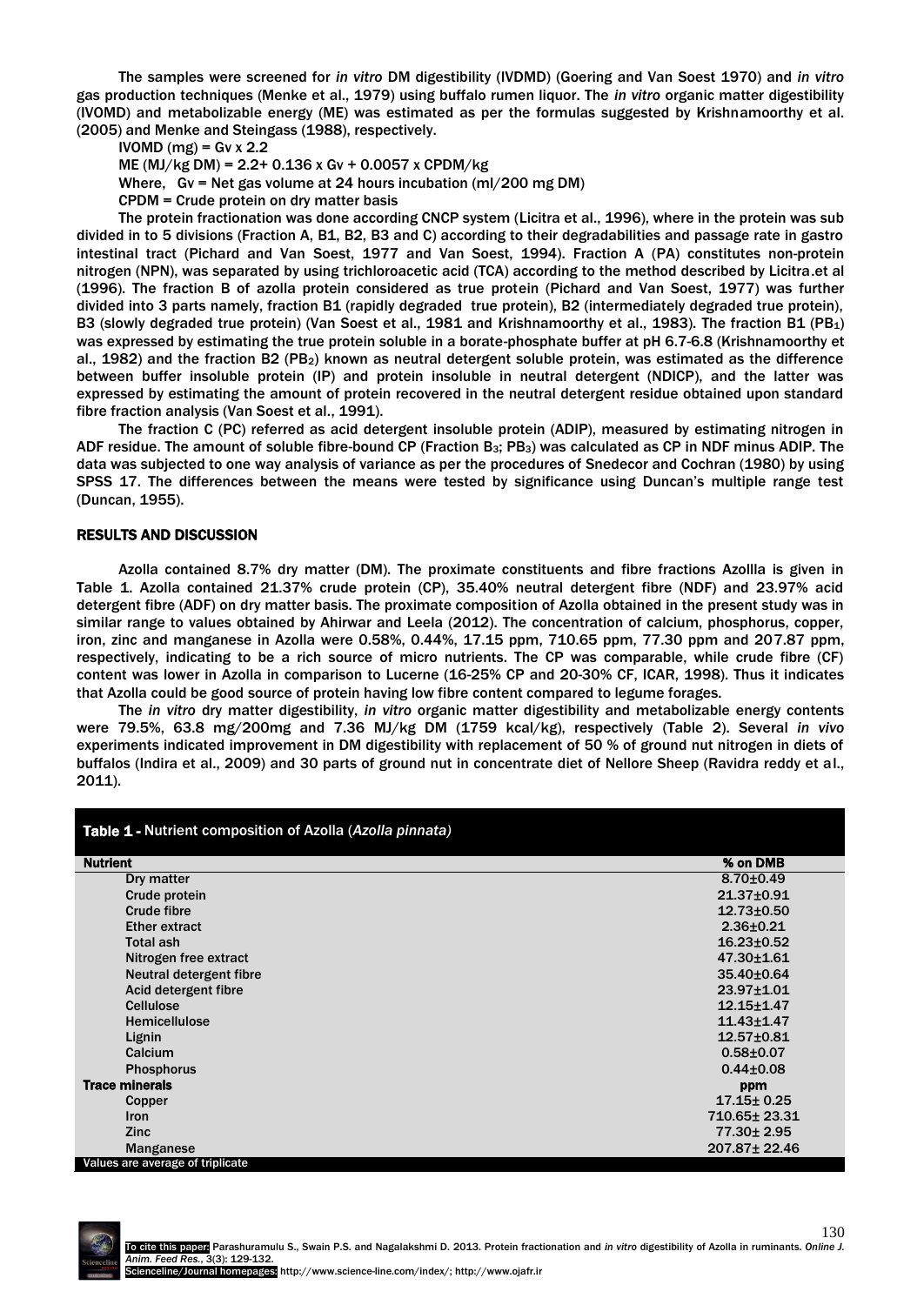| Table 2 - In vitro dry matter digestibility and gas production            |                 |  |  |  |  |  |  |  |
|---------------------------------------------------------------------------|-----------------|--|--|--|--|--|--|--|
| <b>Attribute</b>                                                          | <b>Content</b>  |  |  |  |  |  |  |  |
| In vitro dry matter digestibility (%)                                     | 79.55±0.26      |  |  |  |  |  |  |  |
| In vitro organic matter digestibility (mg/200mg)                          | $63.8 \pm 3.36$ |  |  |  |  |  |  |  |
| Metabolizable energy (MJ/Kg)                                              | 7.36±0.21       |  |  |  |  |  |  |  |
| Values are average of triplicate                                          |                 |  |  |  |  |  |  |  |
|                                                                           |                 |  |  |  |  |  |  |  |
| <b>Table 3 - Protein fractions of Azolla analyzed as per CNCPS system</b> |                 |  |  |  |  |  |  |  |
| $\sim$                                                                    | <b>D</b> unline |  |  |  |  |  |  |  |

|                                  |                   |             | D <sub>2</sub> | D3                      |                              | P value |
|----------------------------------|-------------------|-------------|----------------|-------------------------|------------------------------|---------|
| % Protein                        | $18.22b \pm 4.30$ | 42.56ª±2.54 | 15.15 b±1.04   | 7.47 <sup>c</sup> ±0.48 | $16.61$ <sup>b</sup> $±2.32$ | 0.001   |
| Values are average of triplicate |                   |             |                |                         |                              |         |

Azolla being evaluated as protein supplement, its protein fractions were evaluated under CNCPS system (Table 3). The fraction A of protein (PA) in Azolla (18.22±4.30 % CP DMB) signifies the instantaneously degradable protein in the ruminant digestive system (amino acids, peptides) i.e. non protein nitrogen (NPN) (Pichard and Van Soest, 1977). Most of the reported concentrations of NPN in grasses and legume forages are having the ranges as fresh material (10-15%), hay (15-25%) and silage (30-65%) (Hughes, 1970; Krishnamoorthy et al., 1982; Xu et al., 1996). This indicated Azolla had rumen degradability similar to grasses and legumes and their hays. The Fraction  $B_1$  (PB<sub>1</sub>) referred as true soluble protein (globulins and some albumins) with Rumen degradation of 200 – 300 %/hr, was found to be 42.56±2.54 % CP and was higher (P<0.001) than other protein fractions. Elizalde et al.  $(1999)$  reported 17.1% CP of PB<sub>1</sub> in alfalfa which was much lower than that observed in Azolla. The PB<sub>1</sub> in oil seed cakes ranged from 13.22% to 49.37% (Kamble et al., 2010). The PB<sub>2</sub> with Rumen degradation of 5 - 15 %/hr was found to be 15.15  $\pm$ 1.04 % CP in Azolla which was higher (P<0.001) than PB<sub>3</sub>. The fractions PB<sub>1</sub> and PB<sub>2</sub> (approx. 58% for Azolla) have 100% Intestinal degradability which signifies the potency of Azolla as a protein supplement. The protein fraction B<sup>3</sup> (PB3) having 80% Intestinal degradability in ruminants was 7.47% for Azolla. This finding is in accordance with Krishnamoorthy et al. (1982) who reported that protein supplements contain a small amount of PB<sub>3</sub> which mainly included prolamine proteins such as zein protein in corn (Van Soest et al., 1981). According to Van Soest (1994), metabolizable protein is defined as the amount of true protein or amino acids absorbed in the small intestine and specifically in ruminants, are represented by the amount of amino acids or protein of microbial or dietary origin absorbed from the intestine. In this study, the metabolizable protein in Azolla was approx 84% of  $CP (PA+PB<sub>1</sub>+PB<sub>2</sub>+PB<sub>3</sub>)$  which implies the capability of Azolla as a protein supplement.

The fraction C of protein (PC) varied significantly (P<0.001) with other fractions and was found to be 16.61 ±2.32 % CP, which contains protein associated with lignin, tannin-protein complexes, and maillard products that are highly resistant to microbial and mammalian enzymes and does not provide amino acids postruminally to the ruminants (Krishnamoorthy et al., 1982). So PC is considered as undegradable protein fraction i.e. PC is resistant ruminant degradation and digestion. Sniffen et al. (1992) reported wide variability in PC content in protein supplements i.e 0 to 20%. The present finding falls in the range that reported by Sniffen et al. (1992) for protein supplements.

## **CONCLUSION**

The study indicated Azolla to be a good source protein supplement with 21.37% crude protein with highest B protein fractions, moderate source of energy (1759 kcal ME/kg), high digestibility of dry matter and organic matte (79.55%) and rich in trace minerals thus could be used as an alternate protein supplement or as supplementary protein supplement to ruminants.

## REFERENCES

Ahirwar MK and Leela V (2012). Nutritive value and *in vitro* degradability of *Azolla pinnata* for ruminants. Indian Journal of Veterinary Science. 89(4):101-102.

AOAC (1997). Official Methods of Analysis, 16th Edition. Association of Official Analytical Chemists, Maryland, USA. Duncan DB (1955). Multiple 'F' test. Biometrics., 1: 142.

Elizalde JC, Merchen NR and Faulkner DB (1999). Fractionation of fiber and crude protein in fresh forage during spring growth. Journal of Animal Science. 77(2): 476-484.

Goering HK and Van Soest PJ (1970). Forage fiber analysis (apparatus, reagents, procedures and some applications). Agricultural Hand book No. 397. ARS-USDA, Washington, D.C.

Hughes AD (1970). The non protein nitrogen composition of grass silages II. The changes occurring during the stage of silage. Journal of Agricultural Science. 75: 421-431.

ICAR (1998) Nutrient requirements of livestock and poultry. Indian Council of Agricultural Research. New Delhi. pp: 57.